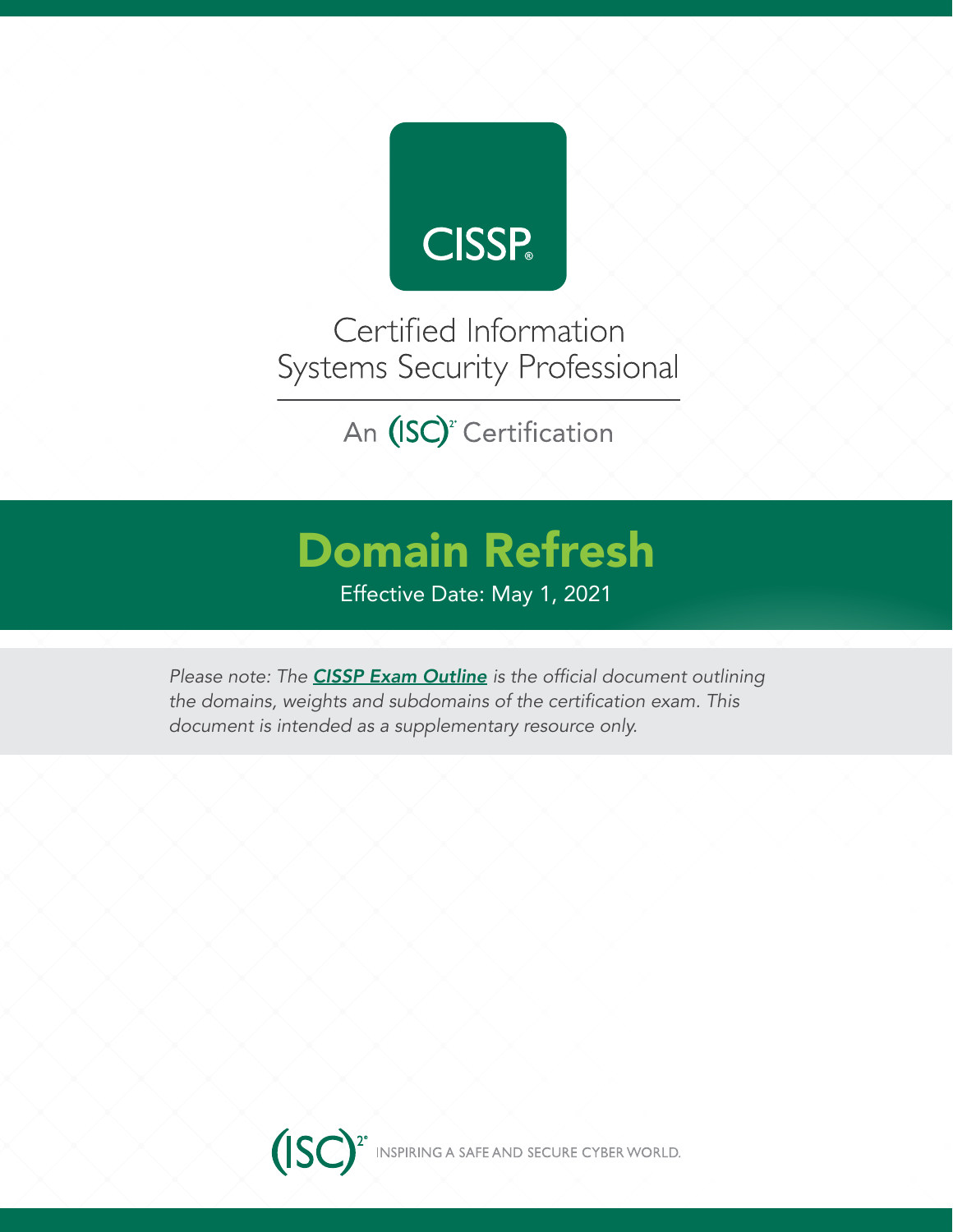# CISSP Domain Refresh

On May 1, 2021, the domains for the (ISC)<sup>2</sup> CISSP® credential exam will be refreshed.

The content of the CISSP will be refreshed to reflect the most pertinent issues that cybersecurity professionals currently face. These enhancements are the result of a rigorous, methodical process that (ISC)² follows to routinely update its credential exams. This process ensures that the examinations and subsequent Continuing Professional Education (CPE) requirements encompass the topic areas relevant to the roles and responsibilities of today's practicing cybersecurity professional.

As a result of the content refresh, the subdomains have been updated to describe the topics accurately. The weights for two of the domains have also changed.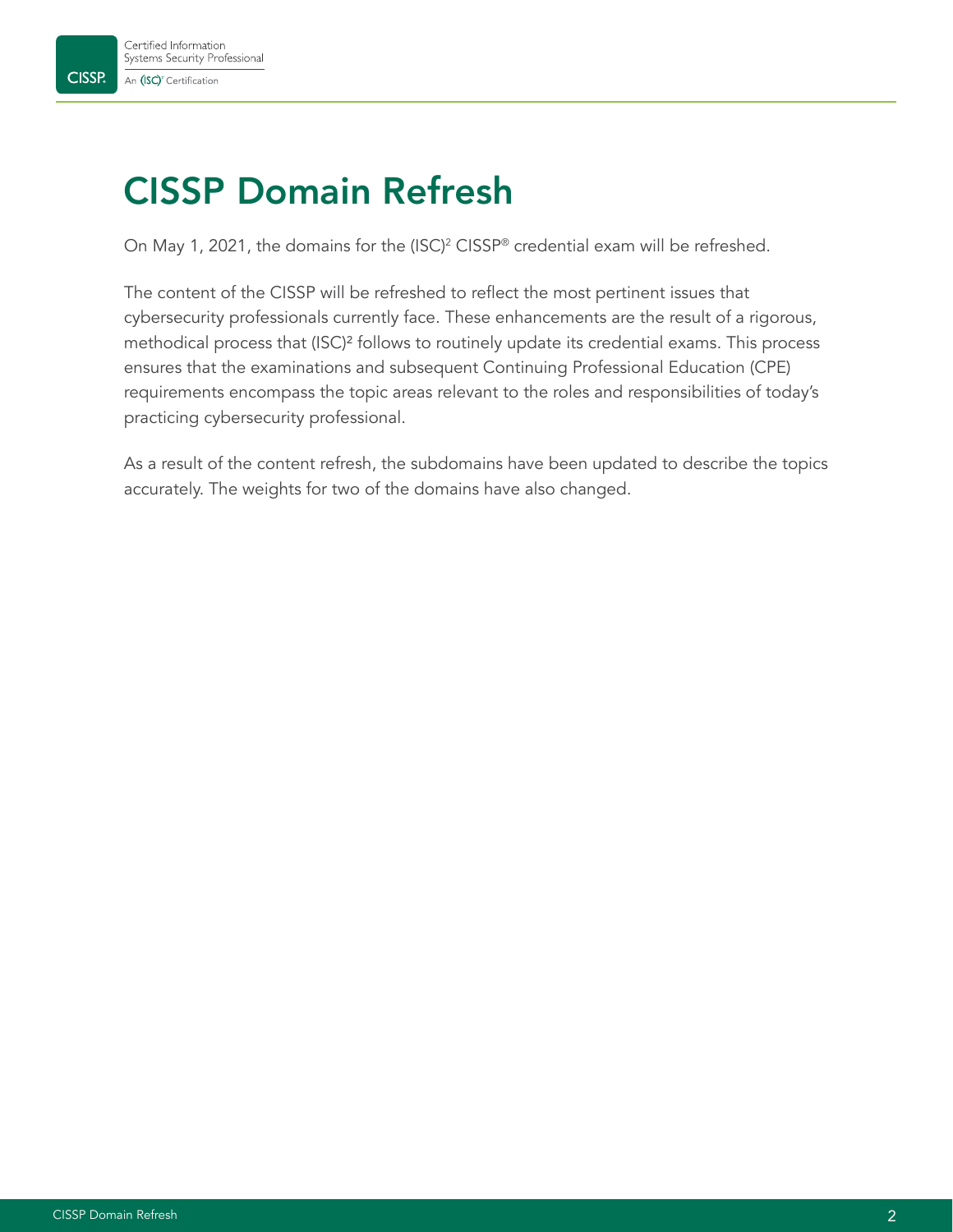**CISSP** 

# Domain Comparison

April 2018 – April 2021 Effective May 1, 2021

### Domain 1:

Security and Risk Management

- Understand and apply concepts of confidentiality, integrity and availability
- Evaluate and apply security governance principles
- Determine compliance requirements
- Understand legal and regulatory issues that pertain to information security in a global context
- Understand, adhere to, and promote professional ethics
- Develop, document, and implement security policy, standards, procedures, and guidelines
- Identify, analyze, and prioritize Business Continuity (BC) requirements
- Contribute to and enforce personnel security policies and procedures
- Understand and apply risk management concepts
- Understand and apply threat modeling concepts and methodologies
- Apply risk-based management concepts to the supply chain
- Establish and maintain a security awareness, education, and training program

#### Domain 1: Security and Risk Management

- Understand, adhere to, and promote professional ethics
- Understand and apply security concepts
- Evaluate and apply security governance principles
- Determine compliance and other requirements
- Understand legal and regulatory issues that pertain to information security in a holistic context
- Understand requirements for investigation types (i.e., administrative, criminal, civil, regulatory, industry standards)
- Develop, document, and implement security policy, standards, procedures, and guidelines
- Identify, analyze, and prioritize Business Continuity (BC) requirements
- Contribute to and enforce personnel security policies and procedures
- Understand and apply risk management concepts
- Understand and apply threat modeling concepts and methodologies
- Apply Supply Chain Risk Management (SCRM) concepts
- Establish and maintain a security awareness, education, and training program

### Exam Weight: 15% Exam Weight: 15%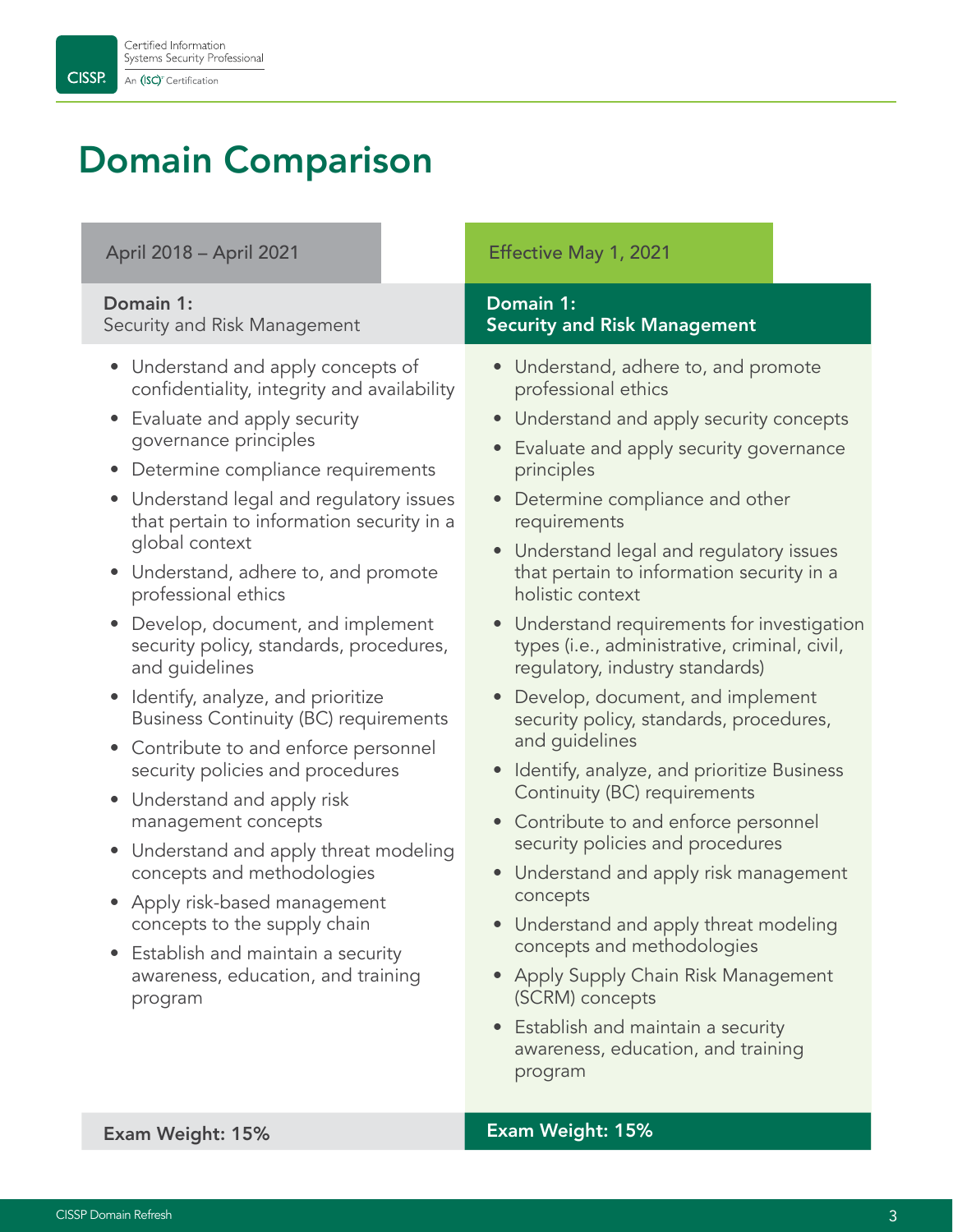**CISSP** 

| April 2018 – April 2021                                                                                                                                                                                                                                                 | Effective May 1, 2021                                                                                                                                                                                                                                                                                                                      |
|-------------------------------------------------------------------------------------------------------------------------------------------------------------------------------------------------------------------------------------------------------------------------|--------------------------------------------------------------------------------------------------------------------------------------------------------------------------------------------------------------------------------------------------------------------------------------------------------------------------------------------|
| Domain 2:<br><b>Asset Security</b>                                                                                                                                                                                                                                      | Domain 2:<br><b>Asset Security</b>                                                                                                                                                                                                                                                                                                         |
| Identify and classify information and<br>assets<br>Determine and maintain information<br>and asset ownership<br>• Protect privacy<br>Ensure appropriate asset retention<br>Determine data security controls<br>Establish information and asset<br>handling requirements | • Identify and classify information and<br>assets<br>• Establish information and asset handling<br>requirements<br>• Provision resources securely<br>Manage data lifecycle<br>• Ensure appropriate asset retention (e.g.,<br>Eng-of-Life (EOL), End-of-Support (EOS))<br>• Determine data security controls and<br>compliance requirements |

# Exam Weight: 10% Exam Weight: 10%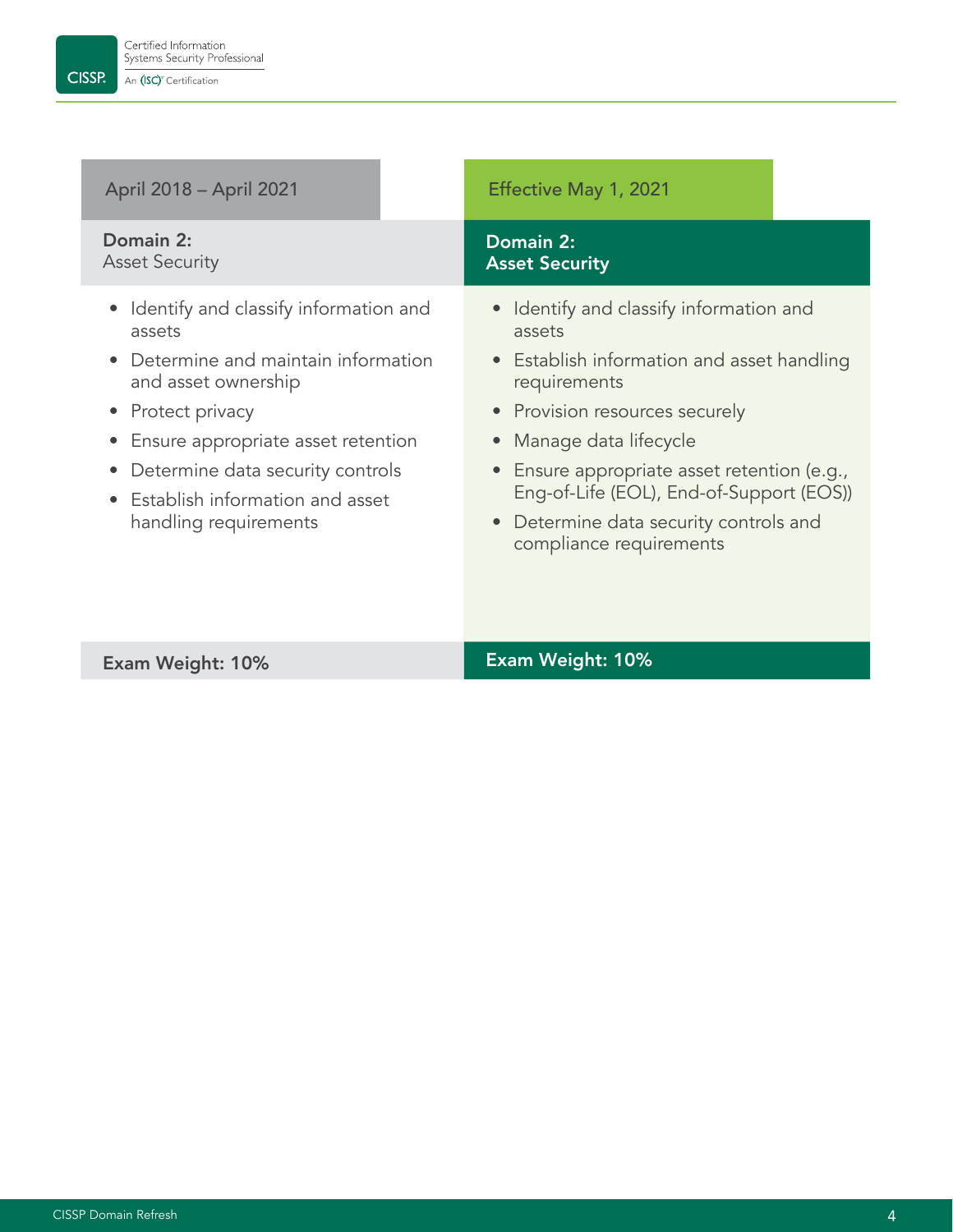### April 2018 – April 2021 Effective May 1, 2021

#### Domain 3:

**CISSP** 

Security Architecture and Engineering

- Implement and manage engineering processes using secure design principles
- Understand the fundamental concepts of security models
- Select controls based upon systems security requirements
- Understand security capabilities of information systems (e.g., memory protection, Trusted Platform Module (TPM), encryption/decryption)
- Assess and mitigate the vulnerabilities of security architectures, designs, and solution elements
- Assess and mitigate vulnerabilities in web-based systems
- Assess and mitigate vulnerabilities in mobile systems
- Assess and mitigate vulnerabilities in embedded devices
- Apply cryptography
- Apply security principles to site and facility design
- Implement site and facility security controls

#### Domain 3: Security Architecture and Engineering

- Research, implement and manage engineering processes using secure design principles
- Understand the fundamental concepts of security models (e.g., Biba, Star Model, Bell-LaPadula)
- Select controls based upon systems security requirements
- Understand security capabilities of Information Systems (IS) (e.g., memory protection, Trusted Platform Module (TPM), encryption/decryption)
- Assess and mitigate the vulnerabilities of security architectures, designs, and solution elements
- Select and determine cryptographic solutions
- Understand methods of cryptanalytic attacks
- Apply security principles to site and facility design
- Design site and facility security controls

Exam Weight: 13% Exam Weight: 13%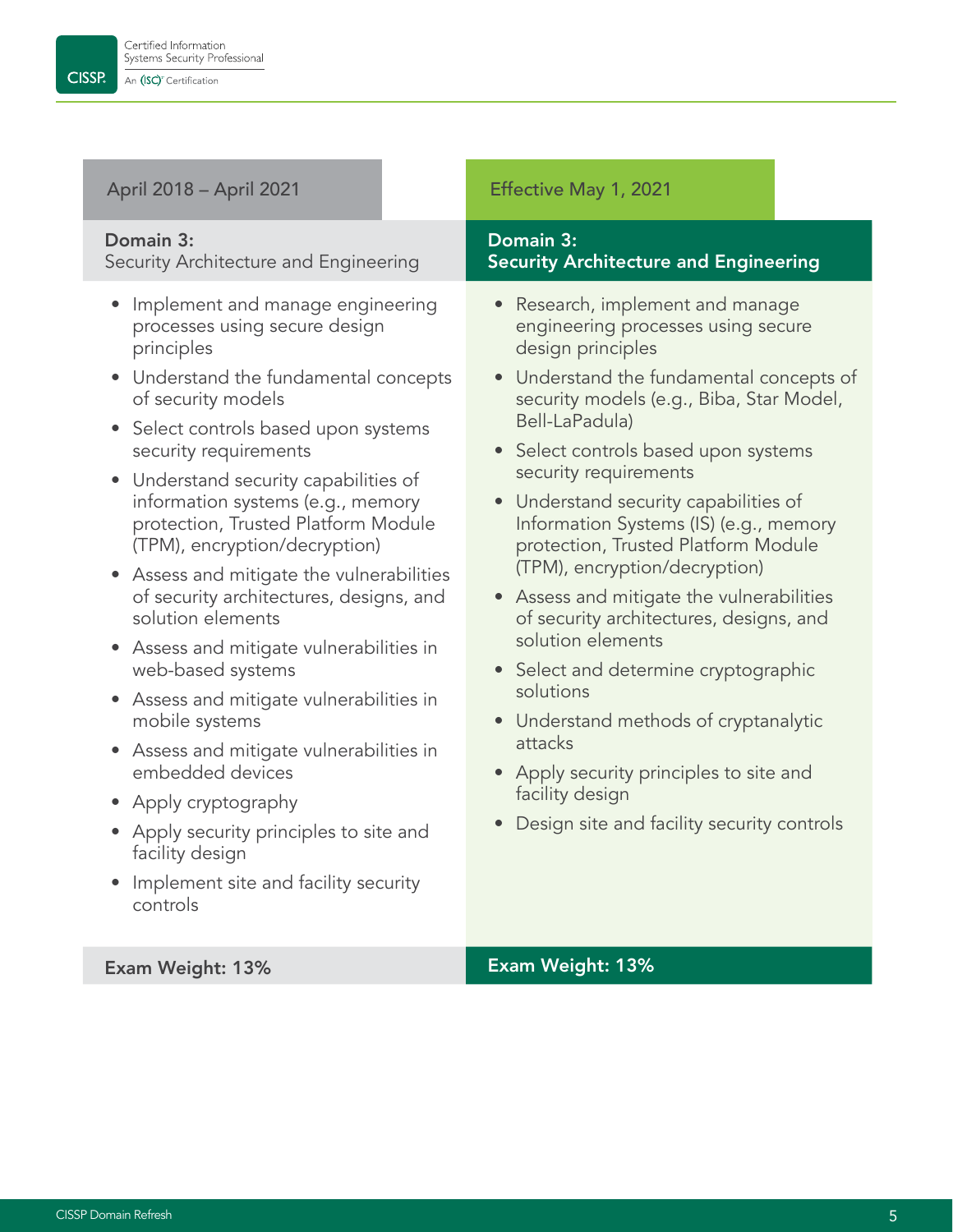

| April 2018 - April 2021                                                                                                                                                                                                                                                                                                                                   | Effective May 1, 2021                                                                                                                                                                                                                                                                                                                      |
|-----------------------------------------------------------------------------------------------------------------------------------------------------------------------------------------------------------------------------------------------------------------------------------------------------------------------------------------------------------|--------------------------------------------------------------------------------------------------------------------------------------------------------------------------------------------------------------------------------------------------------------------------------------------------------------------------------------------|
| Domain 4:<br><b>Communication and Network Security</b>                                                                                                                                                                                                                                                                                                    | Domain 4:<br><b>Communication and Network Security</b>                                                                                                                                                                                                                                                                                     |
| Implement secure design principles in<br>$\bullet$<br>network architectures<br>• Secure network components<br>Implement secure communication<br>$\bullet$<br>channels according to design                                                                                                                                                                 | • Assess and implement secure design<br>principles in network architectures<br>• Secure network components<br>• Implement secure communication<br>channels according to design                                                                                                                                                             |
| Exam Weight: 14%                                                                                                                                                                                                                                                                                                                                          | Exam Weight: 13%                                                                                                                                                                                                                                                                                                                           |
| April 2018 - April 2021<br>Domain 5:                                                                                                                                                                                                                                                                                                                      | Effective May 1, 2021<br>Domain 5:                                                                                                                                                                                                                                                                                                         |
| Identity and Access Management (IAM)                                                                                                                                                                                                                                                                                                                      | <b>Identity and Access Management (IAM)</b>                                                                                                                                                                                                                                                                                                |
| Control physical and logical access to<br>assets<br>Manage identification and<br>$\bullet$<br>authentication of people, devices, and<br>services<br>Integrate identity as a third-party<br>$\bullet$<br>service<br>Implement and manage authorization<br>$\bullet$<br>mechanisms<br>Manage the identity and access<br>$\bullet$<br>provisioning lifecycle | Control physical and logical access to<br>assets<br>Manage identification and authentication<br>of people, devices, and services<br>Federated identity with a third-party<br>service<br>Implement and manage authorization<br>mechanisms<br>• Manage the identity and access<br>provisioning lifecycle<br>Implement authentication systems |
| Exam Weight: 13%                                                                                                                                                                                                                                                                                                                                          | Exam Weight: 13%                                                                                                                                                                                                                                                                                                                           |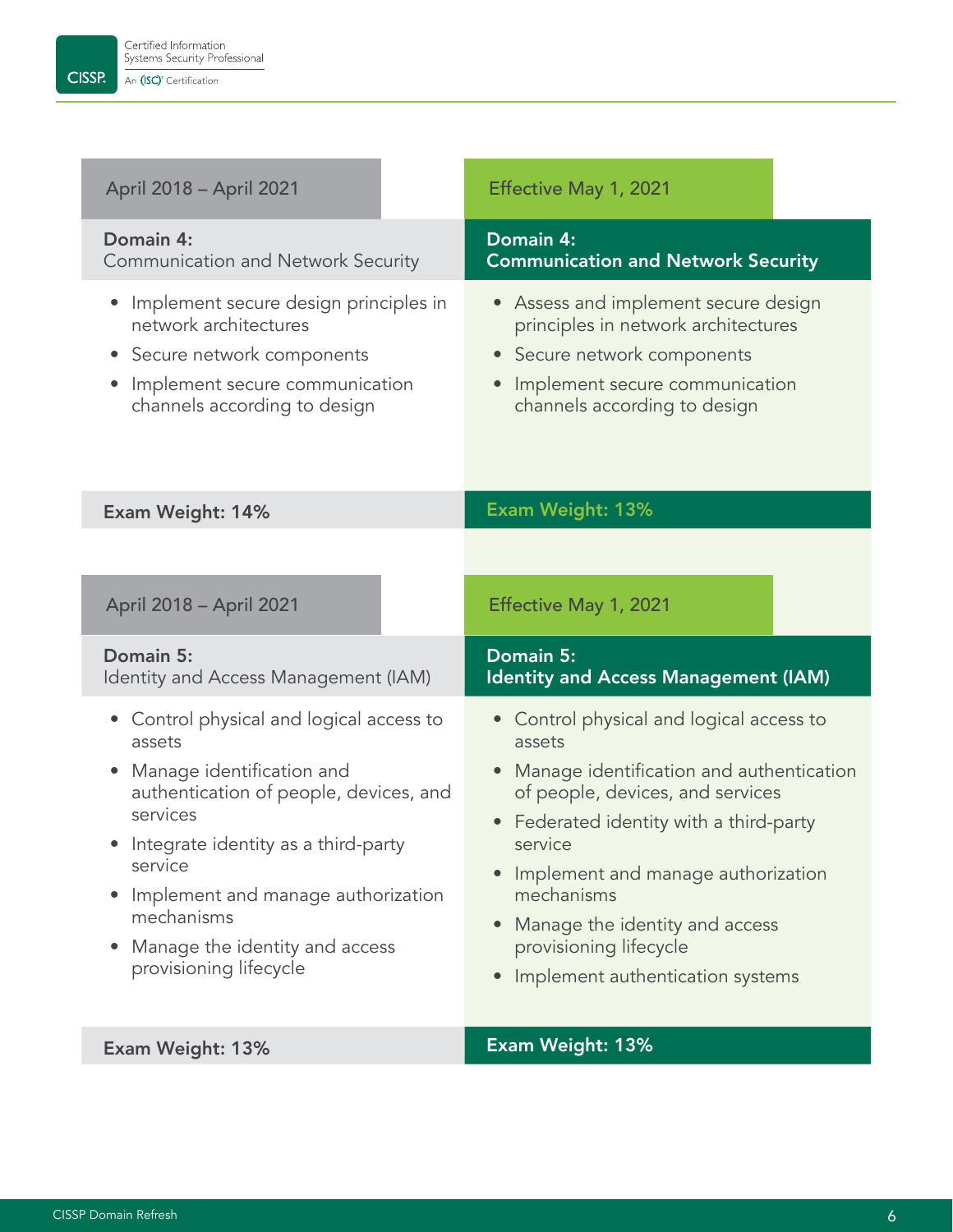### April 2018 – April 2021 Effective May 1, 2021

#### Domain 6:

Security Assessment and Testing

- Design and validate assessment, test, and audit strategies
- Conduct security control testing
- Collect security process data (e.g., technical and administrative)
- Analyze test output and generate report
- Conduct or facilitate security audits

### Domain 6: Security Assessment and Testing

- Design and validate assessment, test, and audit strategies
- Conduct security control testing
- Collect security process data (e.g., technical and administrative)
- Analyze test output and generate report
- Conduct or facilitate security audits

### Exam Weight: 12% Exam Weight: 12%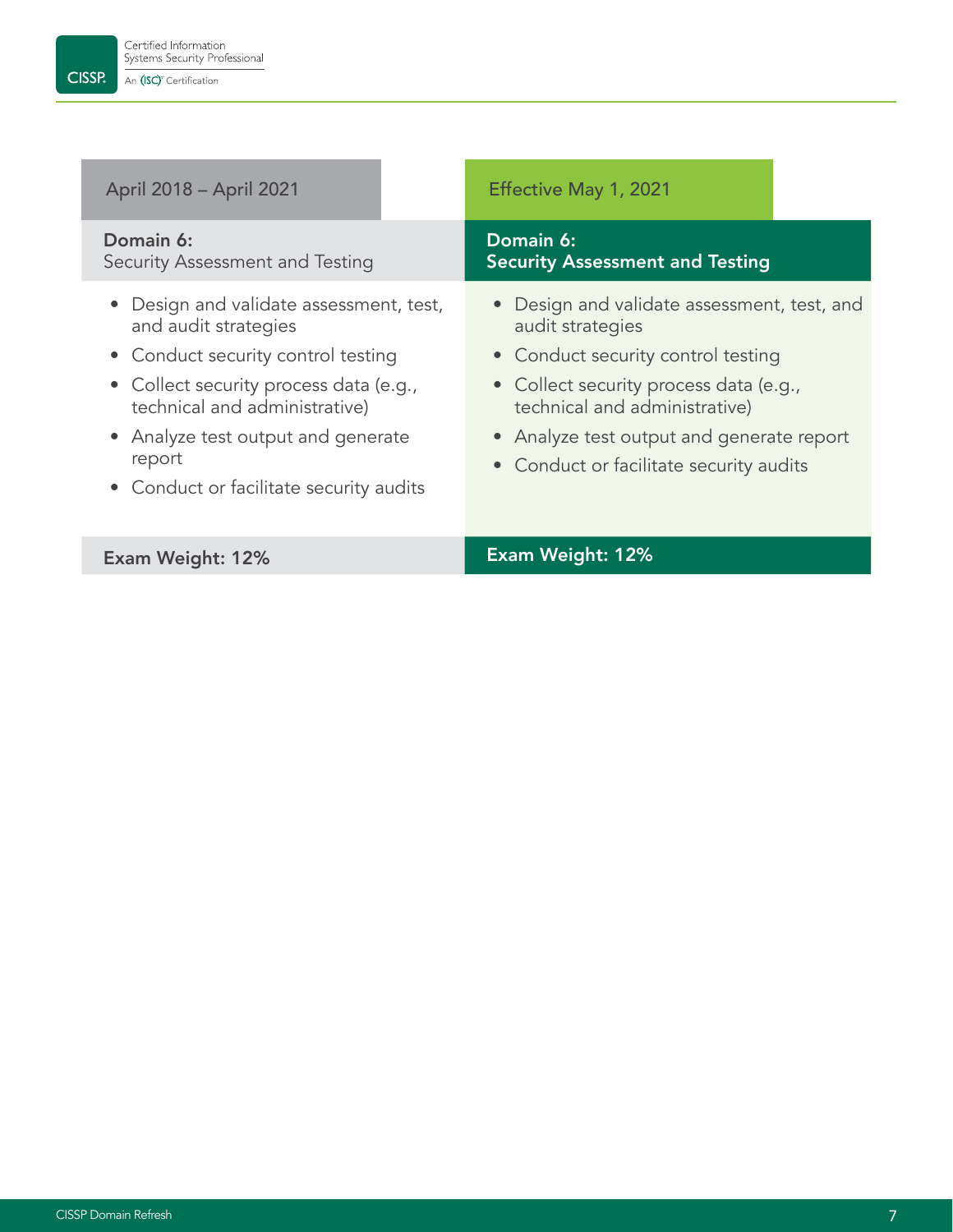### Prior to September 15, 2020 **Effective May 1, 2021**

#### Domain 7: Security Operations

- Understand and support investigations
- Understand requirements for investigation types
- Conduct logging and monitoring activities
- Securely provisioning resources
- Understand and apply foundational security operations concepts
- Apply resource protection techniques
- Conduct incident management
- Operate and maintain detective and preventative measures
- Implement and support patch and vulnerability management
- Understand and participate in change management processes
- Implement recovery strategies
- Implement Disaster Recovery (DR) processes
- Test Disaster Recovery Plans (DRP)
- Participate in Business Continuity (BC) planning and exercises
- Implement and manage physical security
- Address personnel safety and security concerns

### Domain 7: Security Operations

- Understand and comply with investigations
- Conduct logging and monitoring activities
- Perform Configuration Management (CM) (e.g., provisioning, baselining, automation)
- Apply foundational security operations concepts
- Apply resource protection
- Conduct incident management
- Operate and maintain detective and preventative measures
- Implement and support patch and vulnerability management
- Understand and participate in change management processes
- Implement recovery strategies
- Implement Disaster Recovery (DR) processes
- Test Disaster Recovery Plans (DRP)
- Participate in Business Continuity (BC) planning and exercises
- Implement and manage physical security
- Address personnel safety and security concerns

#### Exam Weight: 13% Exam Weight: 13%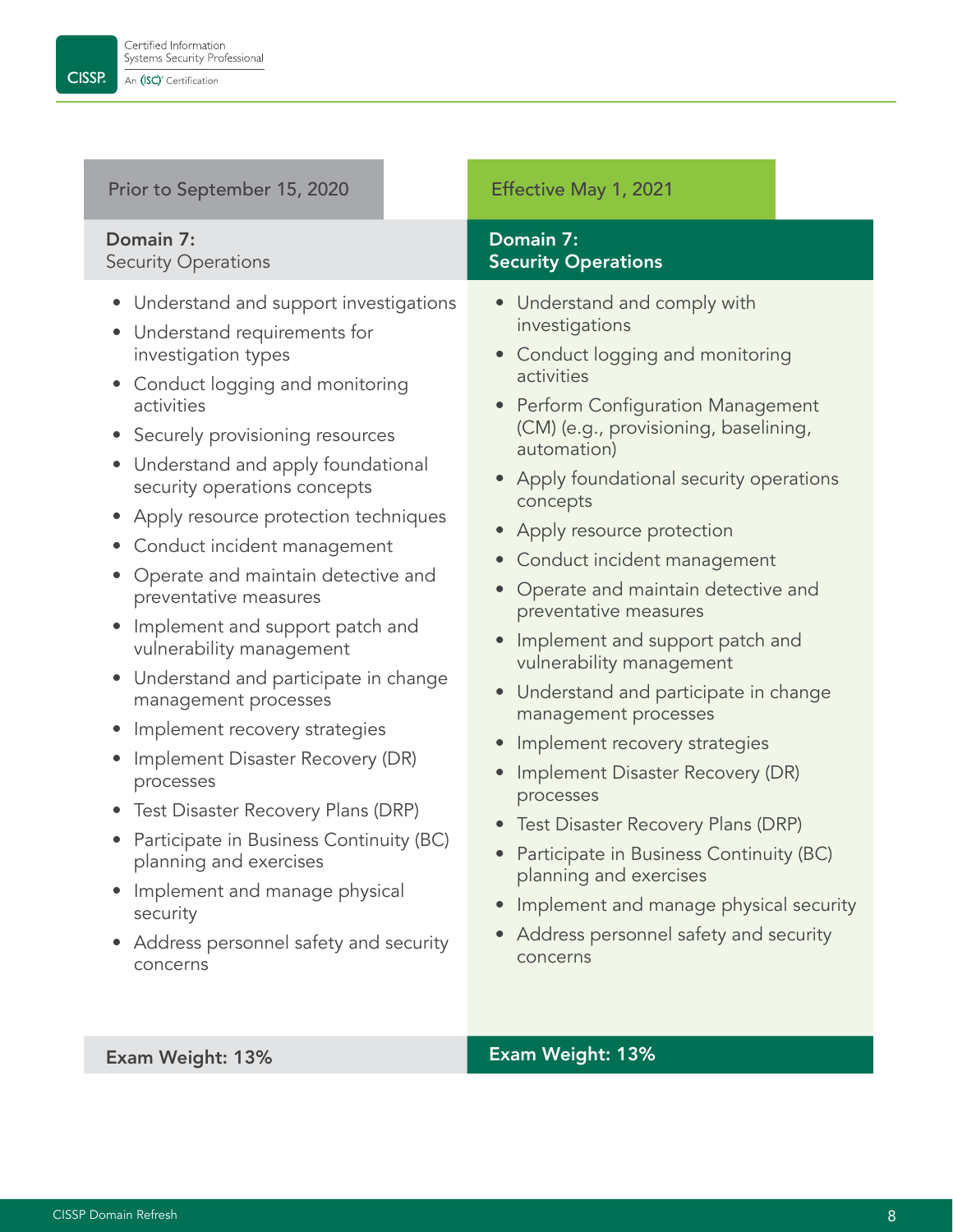| Prior to September 15, 2020                                                                                                                                                                                                                                                                                                                | Effective May 1, 2021                                                                                                                                                                                                                                                                                                                   |
|--------------------------------------------------------------------------------------------------------------------------------------------------------------------------------------------------------------------------------------------------------------------------------------------------------------------------------------------|-----------------------------------------------------------------------------------------------------------------------------------------------------------------------------------------------------------------------------------------------------------------------------------------------------------------------------------------|
| Domain 8:<br>Software Development Security                                                                                                                                                                                                                                                                                                 | Domain 8:<br><b>Software Development Security</b>                                                                                                                                                                                                                                                                                       |
| • Understand and integrate security in<br>the Software Development Life Cycle<br>(SDLC)<br>• Identify and apply security controls in<br>development environments<br>• Assess the effectiveness of software<br>security<br>• Assess security impact of acquired<br>software<br>• Define and apply secure coding<br>guidelines and standards | • Understand and integrate security in the<br>Software Development Life Cycle (SDLC)<br>• Identify and apply security controls in<br>development environments<br>• Assess the effectiveness of software<br>security<br>• Assess security impact of acquired<br>software<br>• Define and apply secure coding<br>guidelines and standards |
| <b>Exam Weight: 10%</b>                                                                                                                                                                                                                                                                                                                    | Exam Weight: 11%                                                                                                                                                                                                                                                                                                                        |